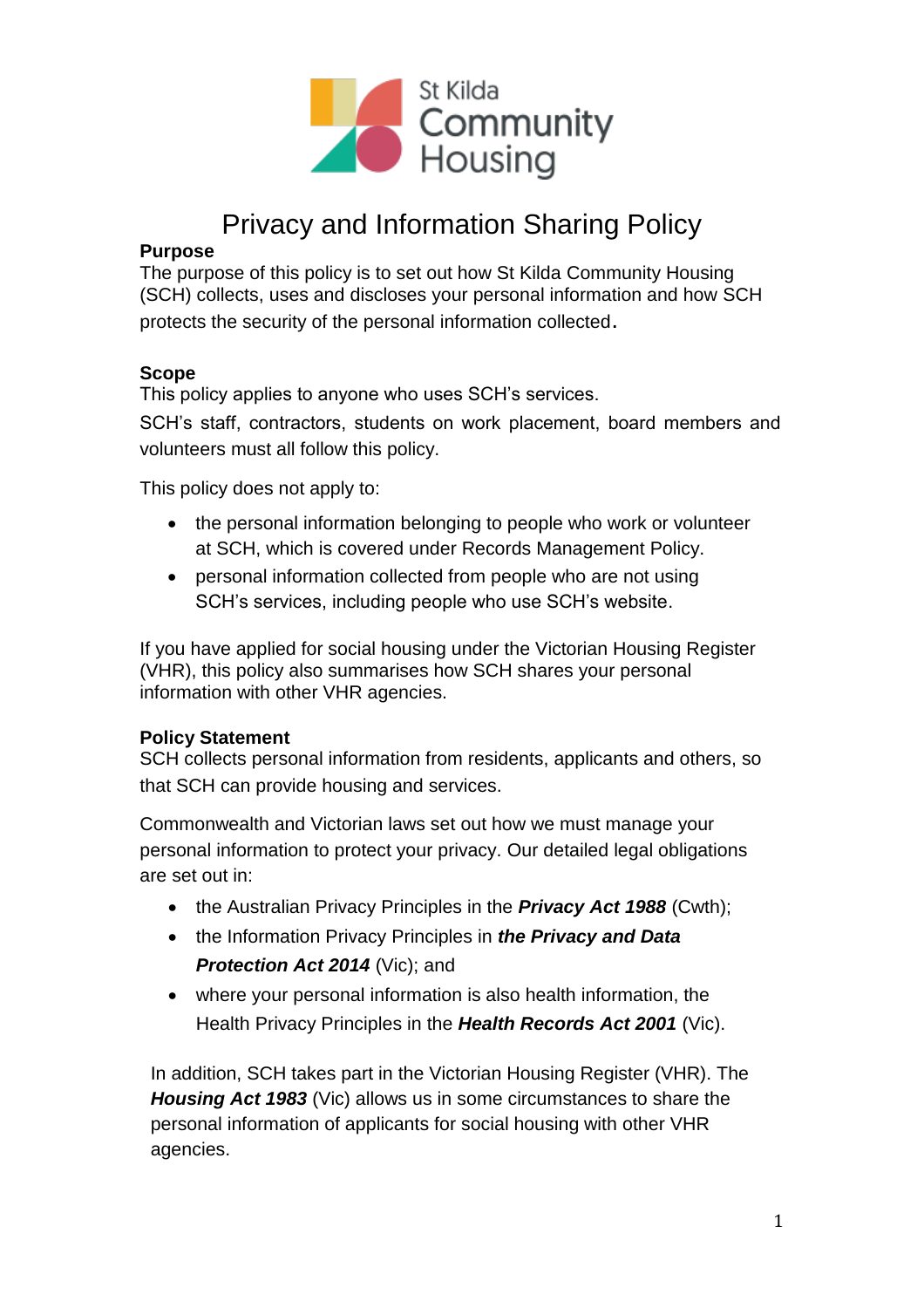

We want our privacy practices to be open and transparent. To achieve this, our privacy policy is written in simple language; we publish this policy on our website, along with a Privacy Statement that summarises this policy in simple terms; and we provide the Privacy Statement when collecting personal information face-to-face.

We will update this privacy policy when our information handling practices change. Updates will be publicised on our website.

## **Collecting Your Personal Information**

Generally, we ask for, and collect personal information about you to help us provide a service to you – for example:

- to help you apply for social housing via the VHR.
- to sign you up as a resident in one of our properties.
- to manage your tenancy, for example to calculate your rent; and
- when you contact us, for example to ask for information, or report a tenancy issue (such as repairs needed on your home) or lodge a complaint with us.

In these situations, we ask you for details about yourself and any other members of your household so that we can provide you with a service that meets your needs and can confirm your eligibility for our service. This information usually includes the following information about you and members of your household:

- identify (name, date of birth) and copies of identification documents.
- contact details (address, phone, email etc);
- your residency status.
- evidence of your income and assets.
- information about your housing needs.
- demographic information (e.g. language spoken at home and country of birth).
- records of conversations and communication between you and our staff.
- personal information recorded in notes, recommendations and decisions made by our staff.

If you do not give us this information, this can limit our ability to:

- assist you to apply for social housing.
- make an offer of housing to you.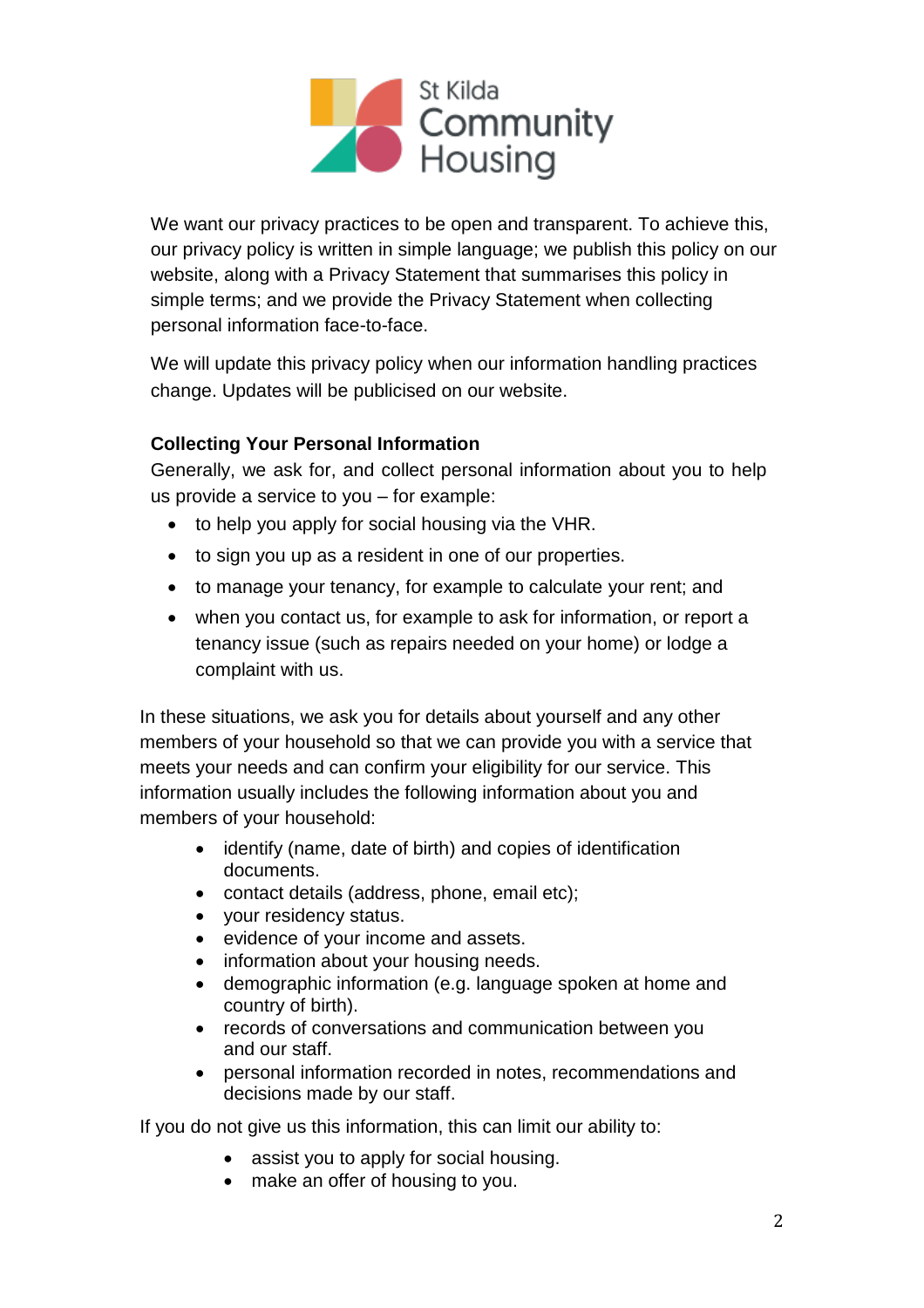

- provide you with an affordable rent; or
- act on your request or complaint.

We always try to only ask for and collect the personal information we need for the particular function or activity we are carrying out.

## **Collecting Sensitive Information and Health Information**

We generally only collect *sensitive information* (such as about racial or ethnic origin) and *health information* (such as about a person's disability or mental health condition) about you when we have your consent.

If we assist you to apply for priority housing under the VHR, then we will need to ask for and collect additional information about the urgency of your housing need and your support needs, such as any disability or mental health condition and your housing history.

You do not have to provide this sensitive information or health information to us, but if you do not tell us about your current circumstances or your health condition or disability, we may be unable to:

- assist you to make the right kind of application for social housing.
- offer you housing that suits your specific needs.
- provide services that are appropriate to your needs; or
- make the modifications to your home that you would like.

Our legal obligations for health information are set out in the Health Privacy Principles and the *Health Records Act 2001* (Vic).

## **Indirect Collection**

We try to only collect your personal information directly from you. However, there are some situations where we collect your personal information from other sources, for example:

- when you authorise us to ask for and collect personal information about you from another source, such as Centrelink (to enable us to calculate your rent) or your support worker (to help us match you with suitable housing or to help you sustain your tenancy with us); or
- if we are given personal information about you as part of a complaint brought by another person.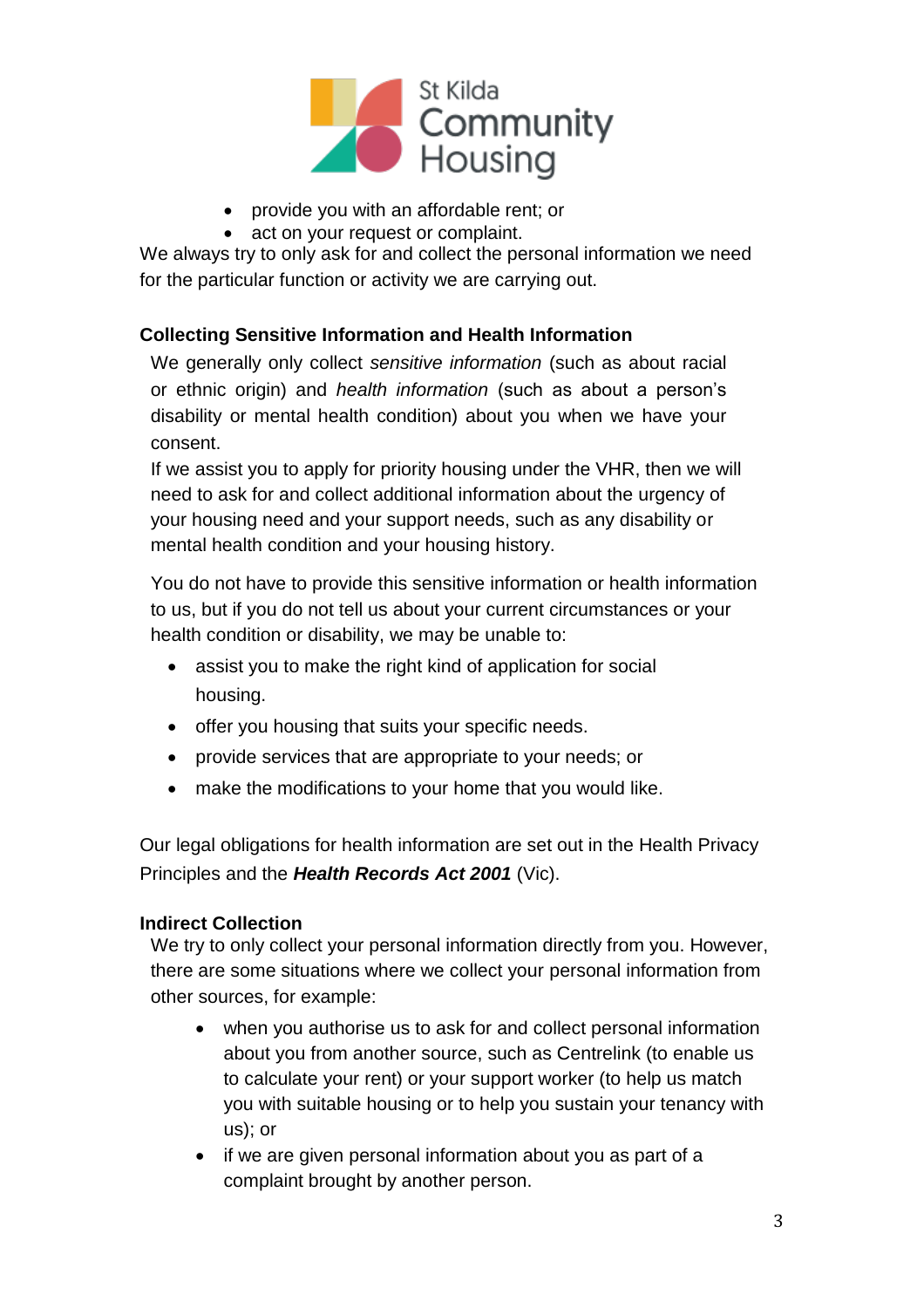

If you have applied for social housing under the VHR, then the VHR can also include your personal information that has been collected by other VHR agencies that you have dealt with.

## **Anonymity**

Where possible, we will allow you to interact with us anonymously or using a pseudonym.

However, for most of our functions and activities we usually need your name and contact information and enough information about the particular matter to enable us to properly handle your enquiry, request, complaint or application, or to act on your report.

## **Using and Disclosing Your Personal Information**

We use your personal information to help us provide you with appropriate housing and services or relevant information about this housing and services, or to deal effectively with your request or complaint.

We also use personal information (including some sensitive information) to generate statistical data for reporting to government bodies and to plan for improvements to our services. We take care to ensure that our statistical data and reports cannot be used to identify you.

"Disclosing" personal information means giving your information to someone else or allowing someone else to have access to it. We take care to protect your personal information and we only disclose it when it is necessary, and we have the right to do so.

We generally use or disclose your personal information only for the primary purpose it was collected. In some situations, we disclose your personal information for a different ("secondary") purpose. This section of the policy also sets out some common secondary purposes.

Common situations in which we disclose personal information include:

# **1. Applications for social housing under the Victorian Housing Register (VHR)**

If you have a current VHR application for social housing or are making an application to the VHR, the *Housing Act 1983* (Vic) allows us to use and disclose your (and your household's) personal information to VHR agencies for certain purposes, including to: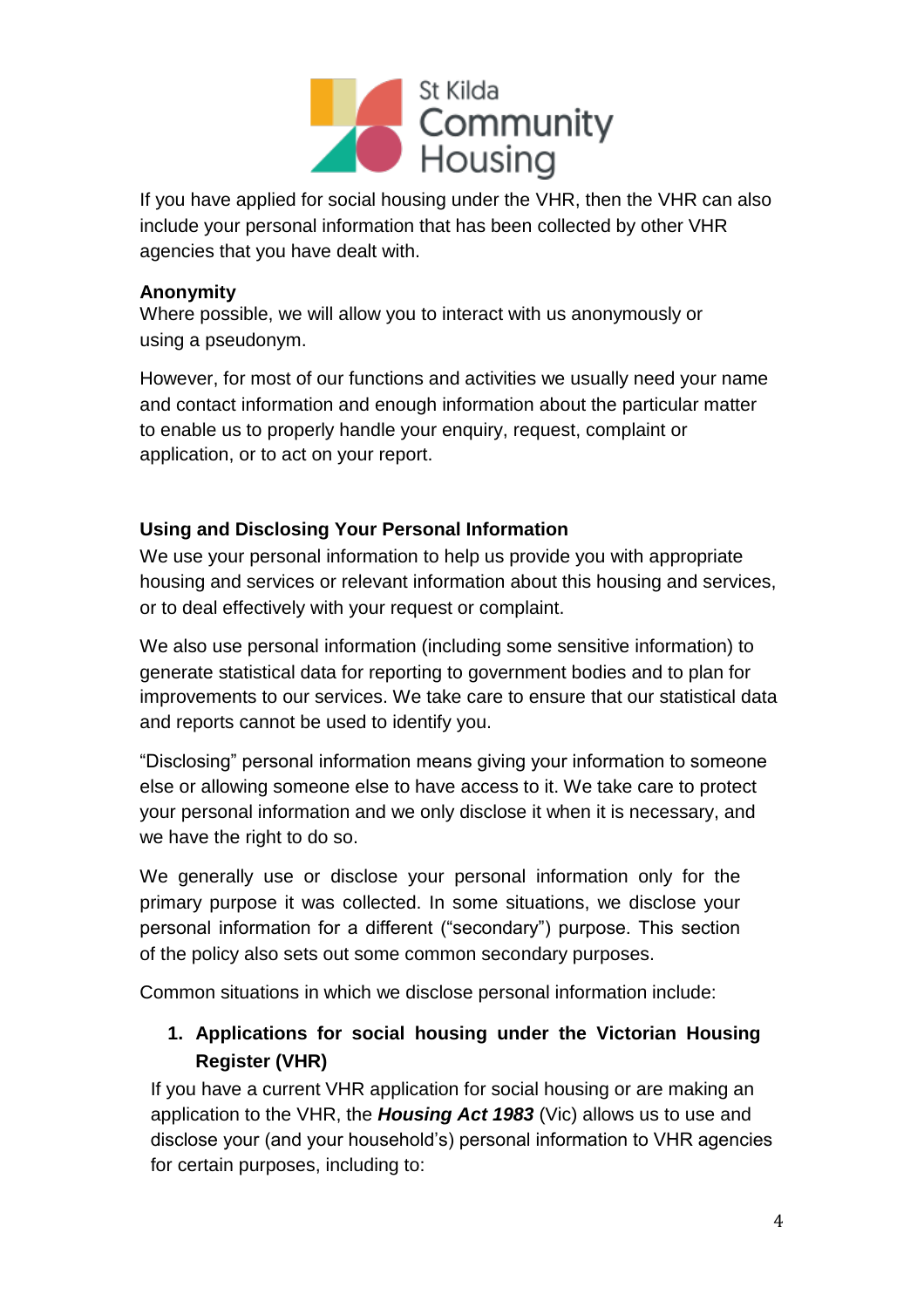

- determine whether you are eligible for social housing.
- determine whether you are eligible for priority housing.
- determine whether to allocate a tenancy in social housing to you.
- determine your health, safety and support needs and housing requirements; and
- support you to access housing that is appropriate to your needs.

This information is a summary only. For more information about how personal information in the VHR is collected, used and disclosed, please see advice on the [VHR website](https://www.housing.vic.gov.au/privacy)

## **2. Assessing your affordable rent**

We may disclose your personal information to Centrelink so that Centrelink can provide us with the information we need to calculate your rent and so that your rent can be paid through Centrepay. We will not do this without your consent, but if you do not give us permission, we may not be able to give you a discounted rent and you may have to make less convenient arrangements to pay your rent.

## **3. Sustaining your tenancy**

If you have authorised us to discuss your tenancy or personal information with your support worker, case manager, carer, guardian, legal representative, health professional or other nominated advocate, or to make a referral on your behalf to a support agency or health centre, we will only disclose to them the information that is necessary for us to complete the referral or to address your support issue.

## **4. Arranging for repairs to your home**

If repairs to your home require a tradesperson to attend, we give the tradesperson your name and phone number so they can call you to make arrangements directly with you for gaining access to the property.

## **5. Taking legal action**

If we take legal action against you (for example, under the *Residential Tenancies Act 1997*), we will only disclose to the Tribunal or Court the personal information (including sensitive information) that is necessary for us to apply for a hearing or to present our case.

## **6. Publishing your image or story**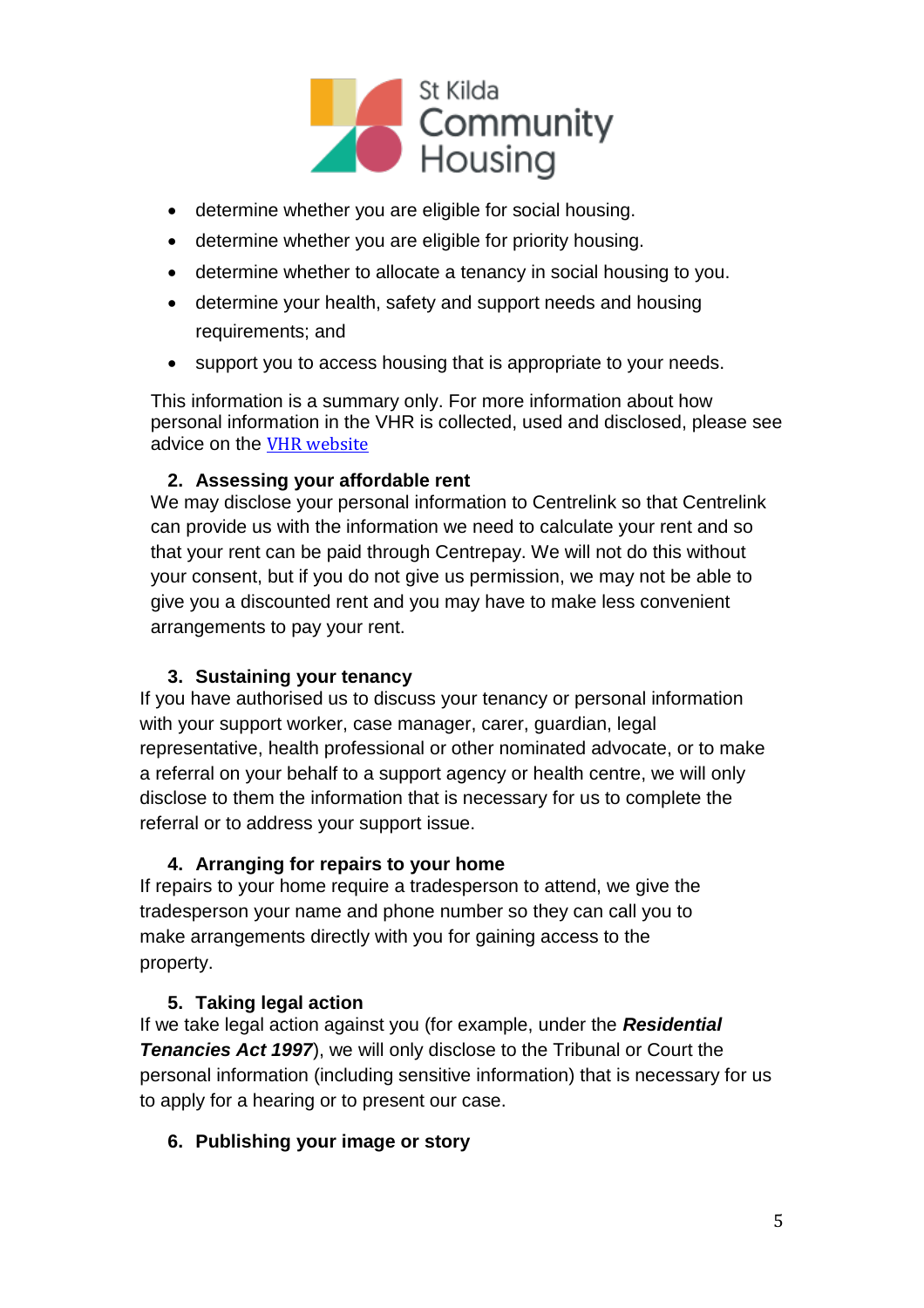

We include selected resident stories and images on our website, in our annual reports, in promotional material, and in other published documents. We will ask for your written consent to use your image, story or other personal information in this way. If we are unable to obtain your consent, we will ensure that you cannot be identified from any images or information we publish.

## **7. Handling your complaint**

It may be necessary to disclose your personal information to a government agency or other party if we are asked to respond to, or investigate, a complaint you lodge. We will not make any disclosure without your consent, but if you don't consent, we may be unable to process your complaint.

## **8. Reporting to government**

In most situations we de-identify your personal information before we provide it to a government department or agency.

When you apply for social housing under the VHR, personal information you provided with your application may be used to provide statistical data to government departments to help us, and them, understand the kinds of people that need housing.

In some limited circumstances it may be necessary to disclose your personal information to a government agency to satisfy our regulatory or contractual requirements. We will not make such a disclosure unless this was explained to you as a condition of accepting our housing or unless we otherwise obtain your consent.

## **9. Meeting our broader obligations**

We will disclose your personal information if we are required to by law (for example, by a court order). We can also disclose your personal information if this is necessary to lessen or prevent a serious threat to someone's life, health or safety or to take action on suspected unlawful activity or serious misconduct. If it is necessary for us to use or disclose your personal information for such reasons, we will make a written note of this.

## **Disclosure of Personal Information Overseas**

There would normally be no situation in which we would disclose your personal information to an overseas recipient. The only likely exception is where you have provided an overseas contact for your next of kin in case of emergency.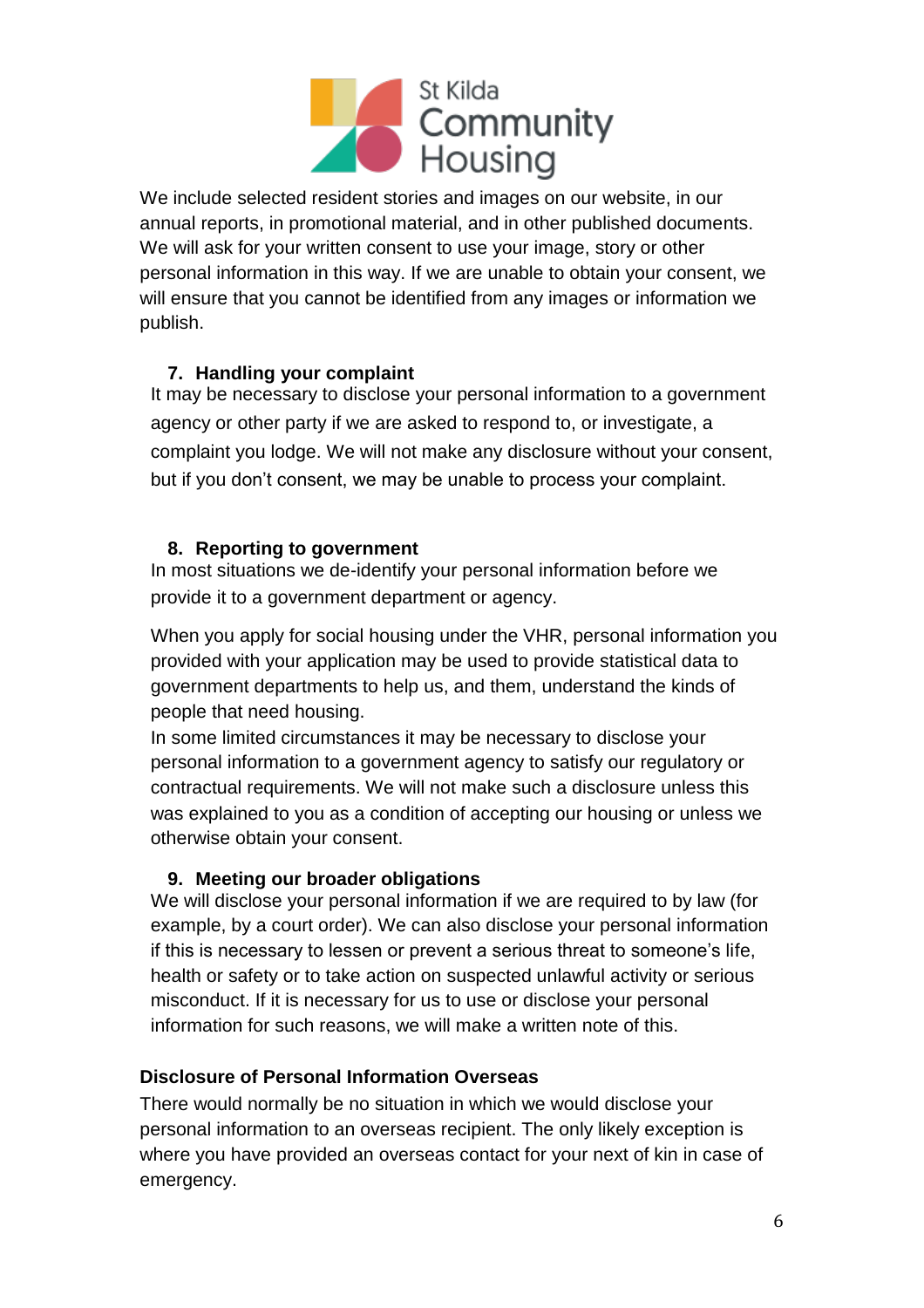

If you communicate with us through a social network service such as Facebook or Twitter, the social network provider and its partners could collect and hold your personal information overseas.

## **Quality of Personal Information**

To ensure that the personal information we collect is accurate, up-to-date and complete, we record information in a consistent format, we promptly add updated or new personal information to existing records, and we regularly audit our data to check for inconsistencies.

We also review the quality of personal information before we use or disclose it.

## **Storage and Security of Personal Information**

We take steps to protect the security of the personal information we hold. Personal information in electronic form is stored on a secure computer server and is only accessible by SCH staff using our password-protected network. Most personal information is also recorded in a customised software program that requires an additional password to access.

Resident and applicant paper files are kept in lockable filing cabinets that can only be accessed by SCH personnel who have a right to do so. Files are only removed from the cabinet when staff are currently working on them.

We destroy personal information in a secure manner when we no longer need it. We retain the personal information of previous SCH tenants for longer than the legal minimum of seven years if there is a possibility that the person might apply for housing with us again.

If we assisted you to apply for social housing under the VHR, then the information that you provided to us (to prove your eligibility for social housing) is stored on the VHR's database, which is controlled by the Department of Families, Fairness and Housing (DFFH). Other VHR agencies can update this information at your request.

## **Accessing and Correcting Your Personal Information**

You have the right to ask for access to personal information that we hold about you, and to ask that we correct any errors in that personal information. You can ask for access or correction by contacting us, and we will respond within 30 days. We will usually agree to your request for access and take reasonable steps to correct information we agree is incorrect.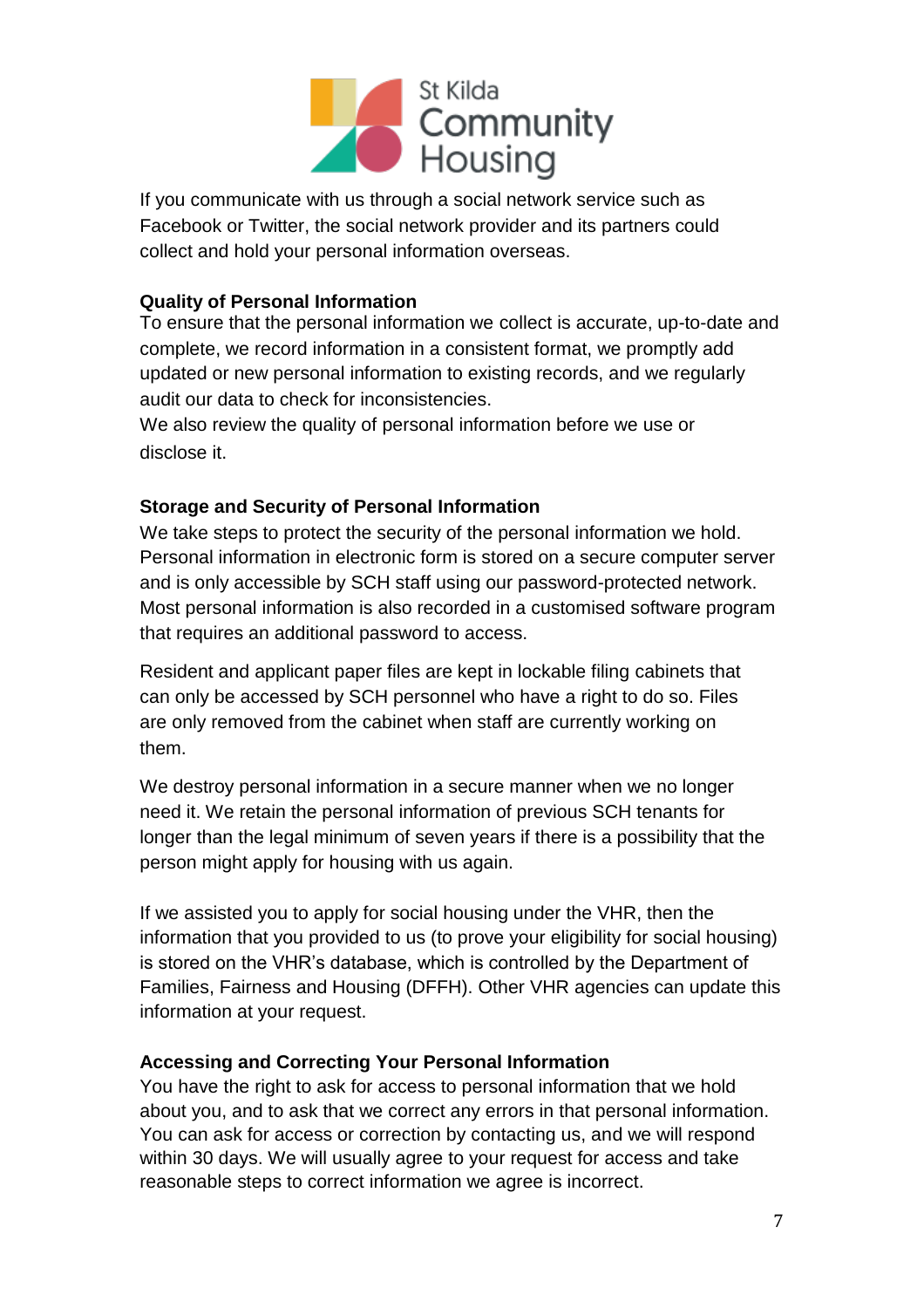

There are some situations where we have the right to reject your request, or to give access but not in the way or to the extent that you asked for – for example, if your request is frivolous or vexatious; or giving access would seriously threaten someone else's health or safety or have an unreasonable impact on their privacy; or there is a law that requires us not to.

We will ask you to prove your identity before we give you access to your information or correct it, and we will try to make the process as simple as possible. If we refuse to give you access to, or correct, your personal information, we must notify you in writing setting out the reasons.

If we make a correction and we have disclosed the incorrect information to others, you can ask us to tell them about the correction. We must do so unless there is a valid reason not to.

If we refuse to correct your personal information, you can ask us to add to it a statement that you believe the information is incorrect and why.

#### **How To Make a Privacy Complaint**

If you want to complain to us about the way we have handled your personal information, you should give us your privacy complaint in writing (by letter or email). If you need help lodging a complaint, you can contact us.

If we receive a privacy complaint from you, we will decide what (if any) action we should take to resolve your complaint. The decision will generally be made by the Housing Manager in consultation with the Chief Executive Officer (CEO) or delegate.

We will promptly let you know that we have received your privacy complaint, and we will respond to your complaint within 30 days.

If you disagree with our response, you can ask for a formal review by SCH's Privacy Officer. The Privacy Officer will then make a recommendation to the CEO and the CEO will make a final decision. If you remain dissatisfied with our response, you can refer your complaint to the Commonwealth or Victorian government agency responsible for privacy law:

**[Office of the Australian](https://www.oaic.gov.au/) [Information Commissioner](https://www.oaic.gov.au/)**

Phone: 1300 363 992 Email: [foi@oaic.gov.au](mailto:foi@oaic.gov.au) Fax: +61 2 9284 9666 Post: GPO Box 5218, Sydney NSW 2001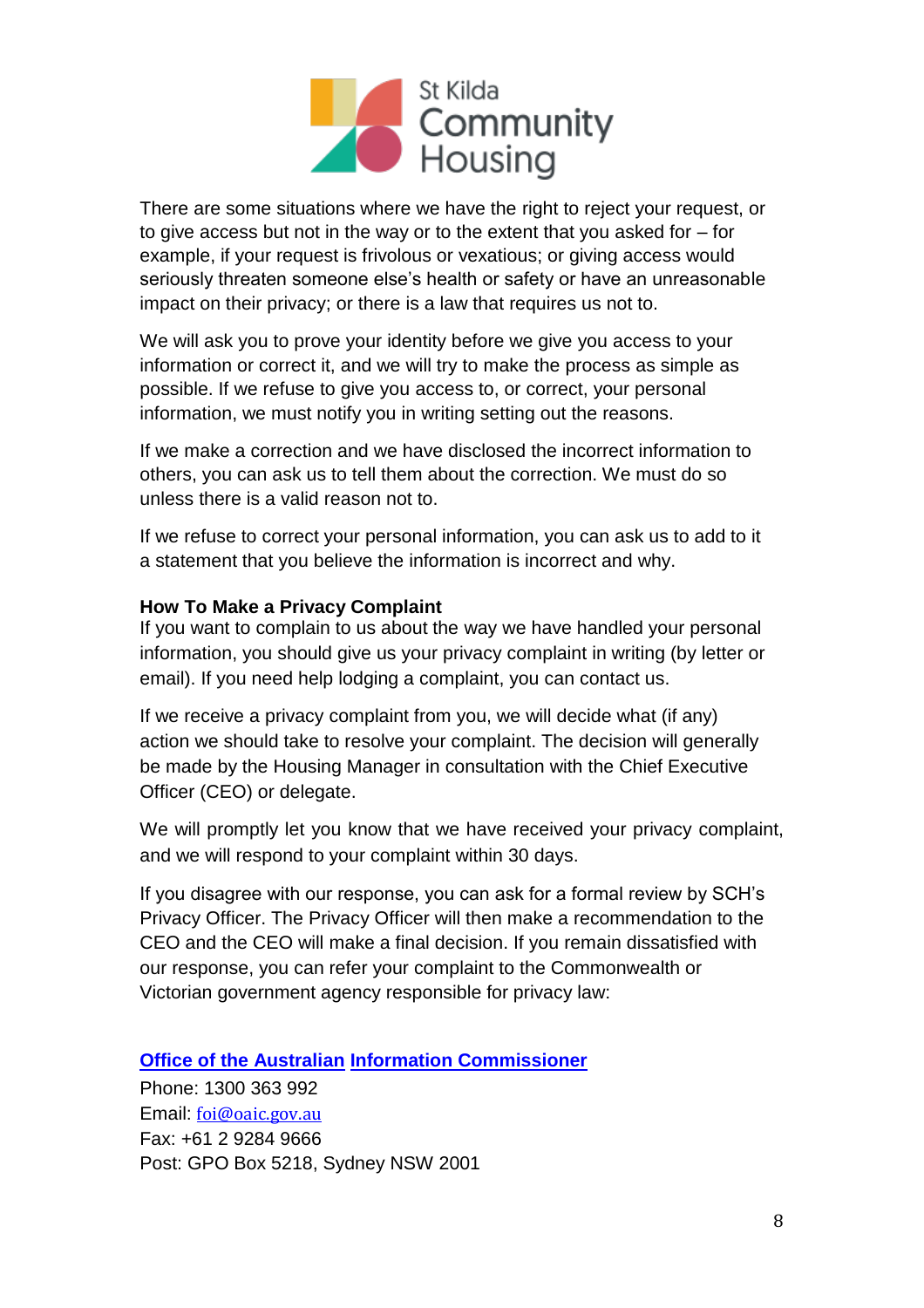

## **Office of the Victorian Information Commissioner**

Phone: 1300 006 842

Email: [enquiries@ovic.vic.gov.au](mailto:privacy%40cpdp.vic.gov.au?subject=) Post: PO Box 24274, Melbourne VIC 3001

## **How to contact us**

You can contact SCH as follows:

Email: [admin@stkch.org.au](mailto:admin%40stkch.org.au?subject=) 

Telephone: (03) 9534 1809

By mail: 116 St Kilda Rd, St Kilda VIC 3182

#### **Definitions in this policy**

| Applicant                   | A person who applies for social housing via the<br><b>VHR</b>                                                                                                                                                                                                                                                                                                                                                                                   |  |  |
|-----------------------------|-------------------------------------------------------------------------------------------------------------------------------------------------------------------------------------------------------------------------------------------------------------------------------------------------------------------------------------------------------------------------------------------------------------------------------------------------|--|--|
| Consent                     | Includes express consent (given explicitly, either<br>orally or in writing) and implicit consent (where in<br>the circumstances it can reasonably be inferred). It<br>requires four main elements:<br>the individual is adequately informed before<br>giving consent<br>the individual gives consent voluntarily<br>the consent is current and specific; and<br>the individual has the capacity to understand<br>and communicate their consent. |  |  |
| <b>Health information</b>   | Includes personal information about a person's<br>current or previous health or disability, or about<br>their expressed wishes for future provision of health<br>services to them, or about a health service provided<br>or to be provided to them.                                                                                                                                                                                             |  |  |
| <b>Personal Information</b> | Means information or an opinion about an identified<br>person, or a person who is reasonably identifiable,<br>whether the information or opinion is true or not;<br>and whether the information or opinion is recorded<br>in a material form or not.                                                                                                                                                                                            |  |  |
| Sensitive information       | Includes: health information (as defined); personal<br>information about a person's race or ethnicity,<br>political opinions or affiliation, religious beliefs or<br>affiliation, membership of a trade union or<br>professional association, sexual orientation or<br>practices, or genetic or biometric information,                                                                                                                          |  |  |
| Social housing              | Both public housing (housing owned and managed<br>by DFFH) and housing owned, controlled or<br>managed by participating registered agencies (that<br>is, registered housing agencies that participate in<br>the VHR).                                                                                                                                                                                                                           |  |  |